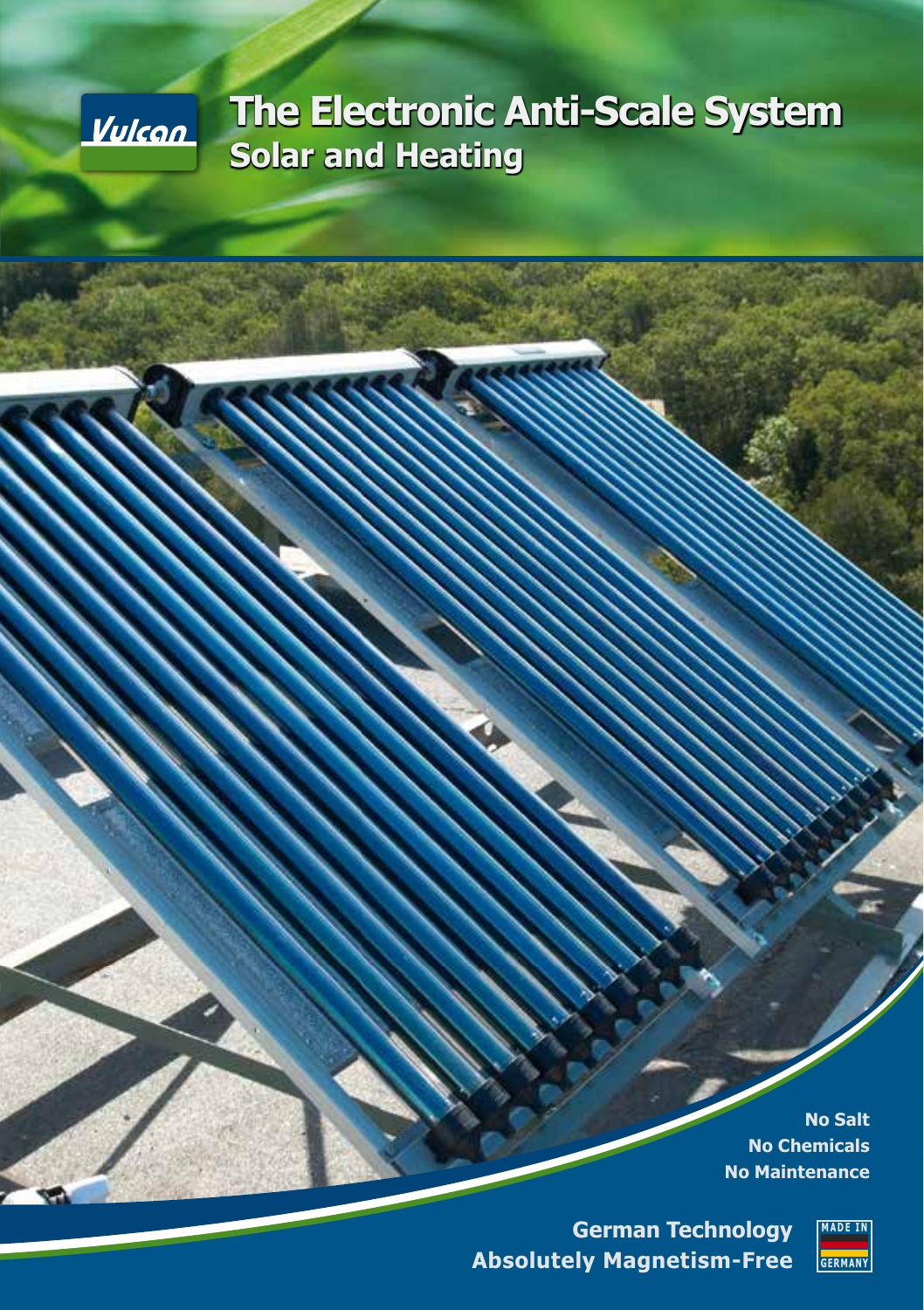

## **Vulcan ― the alternative to water softeners**

Using solar powered water heaters are a smart green alternative to traditional heating methods. They utilize sustainable resources, help the environment and save money. In order to ensure the effective performance of these eco-friendly heating systems, engineers recommend the use of an anti-scale product.





**►**

## **Benefits of using Vulcan**

- **►** Cleaner heat exchangers and distributor pipes
- ► Reduces scale build-up in collectors
- **►** Protects hot water tanks and vacuum tubes
- **►** Protects the system from over-heating
- **►** pH levels remain unchanged, preventing corrosion
- **►** Reduces malfunctioning of valves in primary circuits
- **►** Fewer maintenance visits required for your equipment





Solar heating panels of an apartment house

## **The eco-friendly solution**

Reduces scale build-up in collectors and protects a system from overheating. Vulcan treats water with special electronic impulses that affect the adhesive properties of scale.

This is 100% eco-friendly and works without any chemicals or salt. Scale is simply washed away with the water as a fine powder.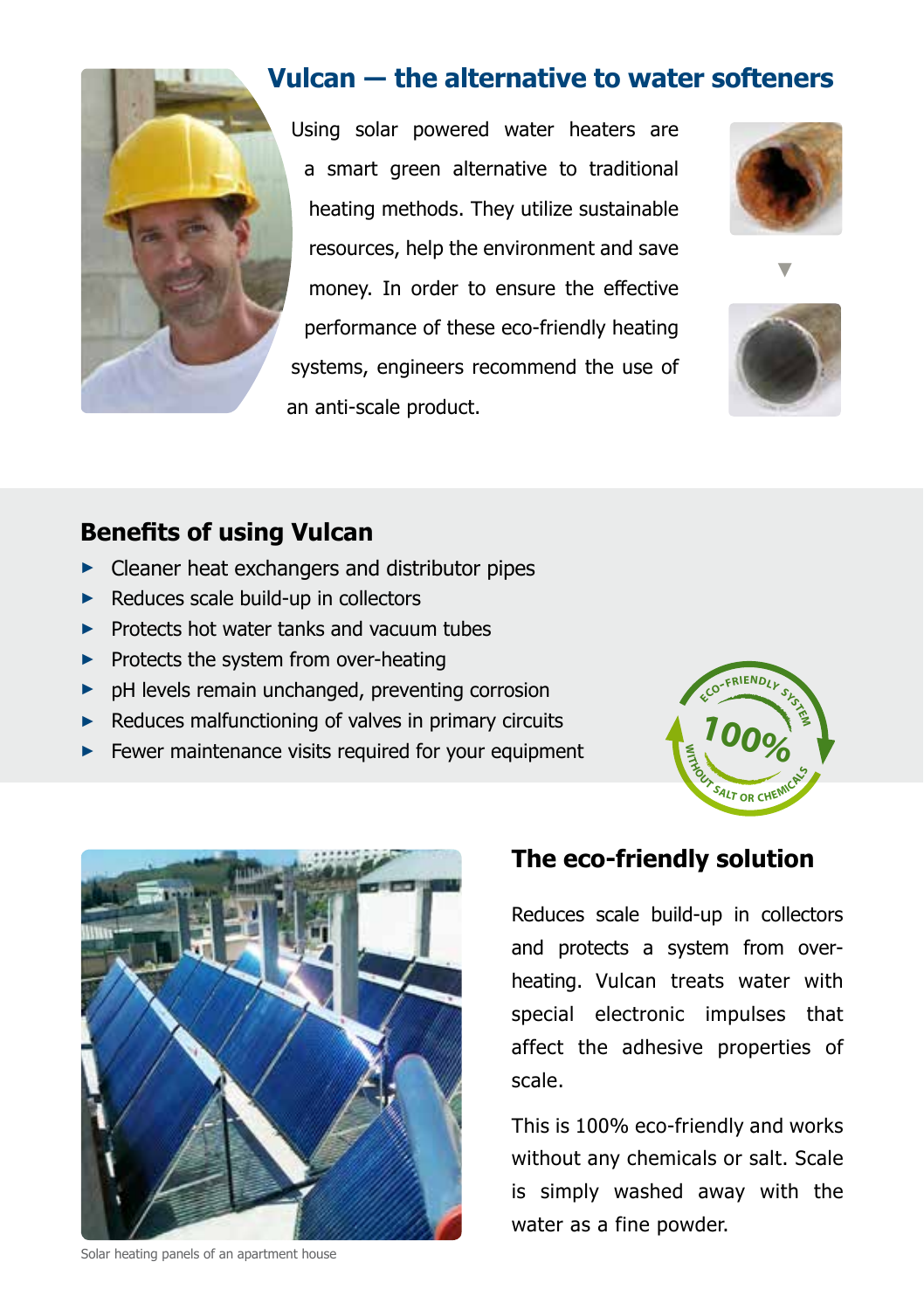## **Installation examples**

#### **1. Installation recommendations**

For best results, Vulcan should be placed on the cold water inlet to the heat exchanger.



#### **2. Solar pool heating and filtration system**

For optimal results, Vulcan should be placed between the filter and the heat exchanger.



## **Application examples**

- **►** Private homes
- **►** Green buildings
- **►** Factories and farms
- **►** Apartment buildings
- **►** Hotels and resorts
- **►** Swimming pools
- **►** Sports complexes





Hard water naturally forms scale when there is an increase in temperature or change of pressure. This leaves deposits on the tubes, the heat exchangers, the collectors or tanks. The scale prevents heat from transferring efficiently, therefore the working capacity of your machinery is minimized, increasing your back-up energy bill.

Vulcan reduces scaling and effectively dissolves existing deposits in solar water heating systems.

Solar heating system